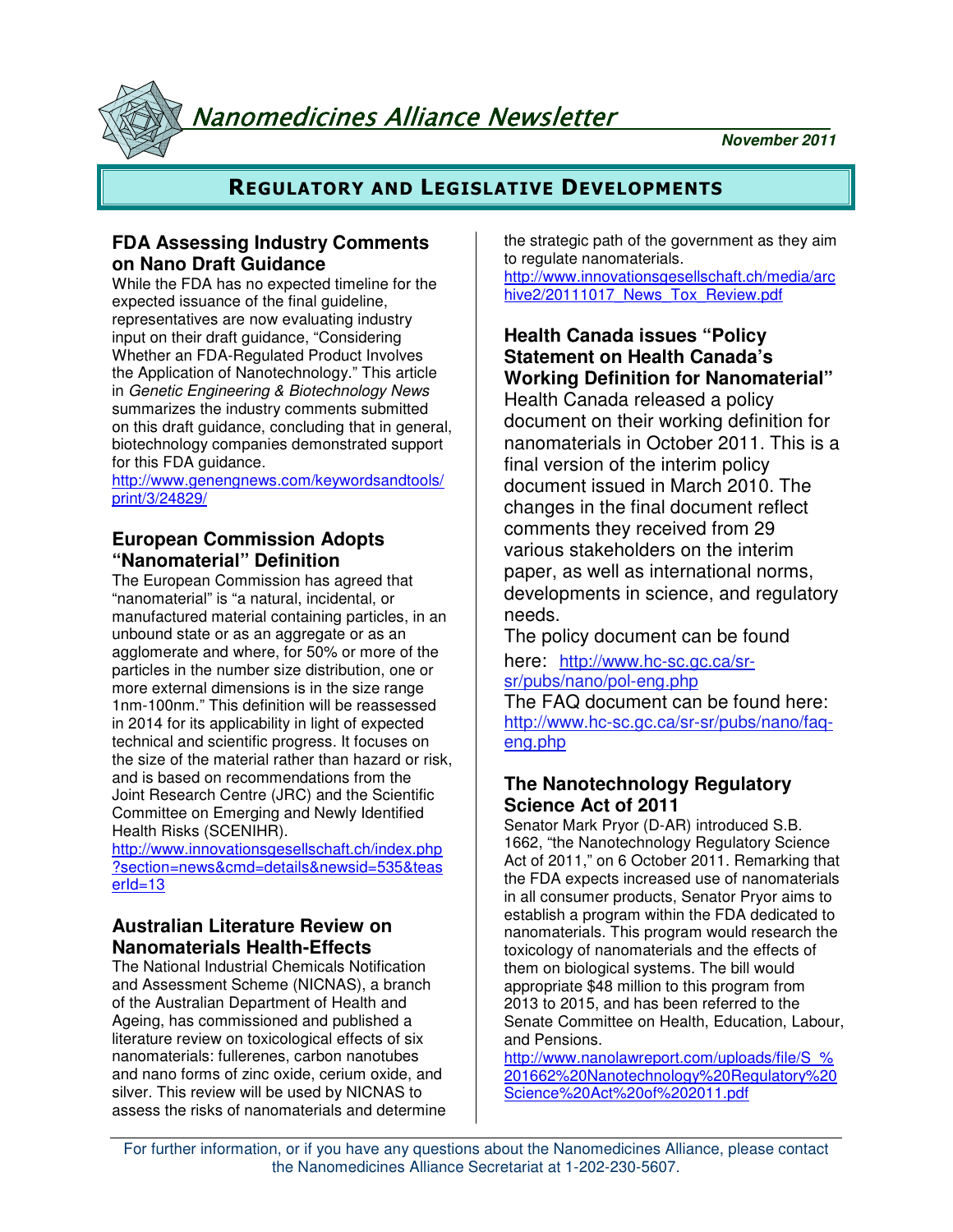## **Federal Government Issues Environmental, Health, and Safety Research Strategy for Nanotechnology**

The 2011 NNI Environmental, Health, and Safety (EHS) Research Strategy emphasizes studying a product through its entire life cycle to measure risk at each step of the development process. The strategy lays out six categories of research necessary for the responsible development of nanotechnology: 1) nanomaterial measurement infrastructure, 2) human exposure assessment, 3) human health,

4) environment, 5) risk assessment and risk management, and 6) informatics and modeling. http://www.nano.gov/sites/default/files/pub\_reso urce/nni\_2011\_ehs\_research\_strategy.pdf

# **Call for Papers!**

BioNanoMed 2012, the 3rd international Congress for Nanotechnology in Medicine and Biology. Krems, Austria. 1-2 March 2012. Abstracts are due by 27 November 2011 to office@bionanomed.at.

# **REVIEWS AND OTHER PUBLICATIONS OF INTEREST**

**Review: Biochemical and Biomedical Applications of Multifunctional Magnetic Nanoparticles**. Journal of Nanoparticle Research, Vol. 13, No. 10. Shih-Hung Huang and Ruey-Shin Juang. http://www.springerlink.com/content/g142w802vt 2373r8/

**DNA-Enabled Self-Assembly of Plasmonic Nanoclusters**. Nano Letters, 9 November 2011, Vol. 11, No. 11. Jonathan A. Fant, yu He, Kui Bao, Chihhui Wu, Jiming Bao, Nicholas B. Schade, Vinothan N. Manoharan, Gennady Shvets, Peter Nordlander, David R. Liu, and Federico Capasso.

http://pubs.acs.org/doi/abs/10.1021/nl203194m

**Interplay Between Gold Nanoparticle Biosynthesis and Metabolic Activity of Cyanobacterium Synechocystis** sp. PCC 6803. Nanotechnology, 22(48). Monica Focsan, Ioan I. Ardelean, Constantin Craciun, and Simion Astilean. http://iopscience.iop.org/0957- 4484/22/48/485101

**Review: Magentic Targeting Strategies in Gene Delivery.** Nanomedicine, Nov 2011;6(9): 1593-1604. E Delyagina, W Li, nn Ma, G Steinhoff. http://www.futuremedicine.com/toc/nnm/6/9

**Review: Improving Delivery and Efficacy of Nanomedicines in Solid Tumors: Role of Tumor Priming.** Nanomedicine, November 2011, Vol. 6, No. 9, pp. 1605-1620. Jie Wang, Ze Lu, Yue Gao, M. Guillaume Wientjes, Jessie L-S Au.

http://www.futuremedicine.com/toc/nnm/6/9

**Review: Design of Self-Assembling Peptides and Their Biomedical Applications.** Nanomedicine, November 2011, Vol. 6, No. 9, pp. 1621-1643. Jingping Liu, Xiaojun Zhao. http://www.futuremedicine.com/toc/nnm/6/9

**Nanomedicine: Gold Nanowires to Mend a Heart.** Nature Nanotechnology, November 2011, Vol. 6 No. 11, pp. 692-693. Marisa E. Jaconi. http://www.nature.com/nnano/journal/v6/n11/ind ex.html

**Electron Microscopy of Specimens in Liquid.** Nature Nanotechnology, November 2011, Vol. 6 No. 11, pp. 695-704. Nields de Jonge and Frances M. Ross. http://www.nature.com/nnano/journal/v6/n11/ind ex.html

# **CONFERENCES AND WORKSHOPS**

## **International Symposium on Bioelectronics and Bioinformatics. November 3-5, 2011, Suzhou, China**

Biomedical engineering Nano and micro electronics E-health; Bioinformatics

Bio-signal processing http://isbb2011.wmah.org/index.html

**NanoMedicine – 2011. November 3 – 5, 2011, Shenzhen, China**  Breaking Research of Nanomedicines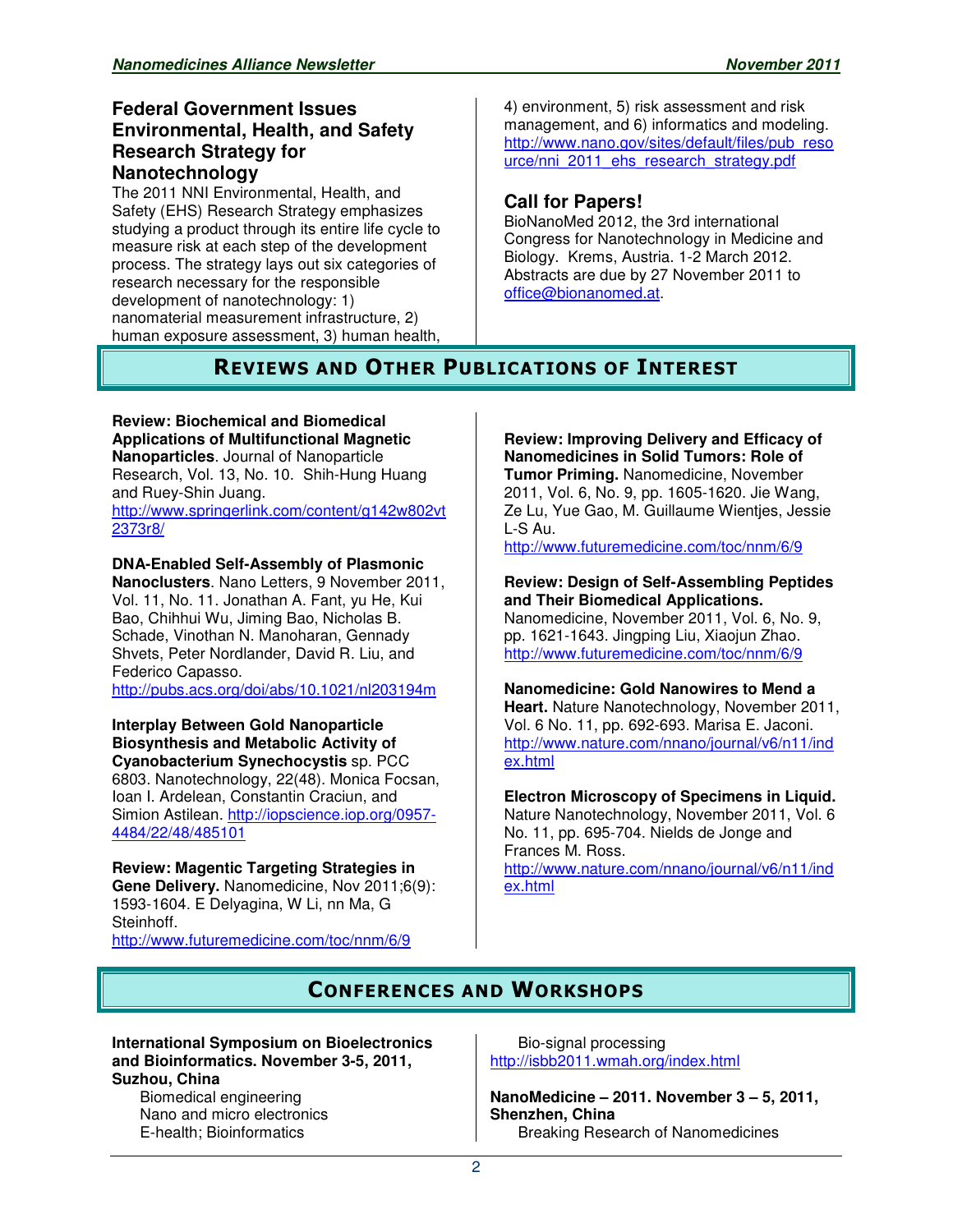Versatile Nanotech and Nanomaterials Nanodevices and Diagnostic Regenerative Nanomedicine Culturing Public Environment

http://www.bitconferences.com/NanoMedicine201 1/

## **Third Annual Conference of the American Society for Nanomedicine. November 9-11, 2011, Rockville, MD**

Novel Nanobiomedical Applications Multifunctional Nanoplatforms Vision for Nanomedicine Advancement Nanomedicine Safety, Characterization Molecular Imaging in Nanomedicine Nanotechnology-based Contrast Agents Image-guided Targeted Delivery Ontology, nano-TAB, caNanoLab, nanoHUB Recent Clinical Applications of Nanomedicine

http://www.amsocnanomed.org/conference\_info.p hp

### **IEEE International Conference on Nano/Molecular Medicine and Engineering. November 9-12, 2011, Jeju, South Korea**

Nanotechnology in drug delivery Biomedical imaging Nano and molecular technologies Nano-technology in drug delivery Biochips and Bio-MEMS **Biomechatronics** Biological interface Cell at the nanoscale Frontiers in nanobiotechnology

http://ieee-nanomedbiotronics2011.org/website/01conference01.php

## **BioNanoTox and Applications International Research Conference. November 10-14, 2011, Mobile, AL**

Multidisciplinary focus on biology, nanotechnology, and toxicology Joint research between nanomaterials and biological systems http://sites.google.com/site/bntconference/

### **International Conference on Biomedical Engineering. December 10-12, 2011, Manipal Karnataka, India**

Medical applications of nanotechnology will be one of focus areas at this event http://uic.manipal.edu/icbme/#contact

## **International Conference on Nanotechnology & Biosensors. December 28-30, 2011, Dubai, UAE**  Aims to foster cross-pollination between nanotechnology and biosensors http://www.icnb.org/index.htm

### **Bionanotechnology III: From Biomolecular Assembly to Applications. January 4-6, 2012, Cambridge, UK**

Large natural and designed assemblies Single-molecule studies Nanomaterials and devices in vitro Nanomaterials and devices in vivo Biomolecular self-assembly

http://www.biochemistry.org/Conferences/AllConfe rences/tabid/379/View/Conference/MeetingNo/SA 121/Default.aspx

## **Nano Health. January 15-16, 2012, Egypt, Cairo**

To address the future of nanotechnology, potential risks and regulatory issues

New frontiers in drug delivery and therapeutics New frontiers in imaging and diagnosis Nanotechnology and the developing world Roadmapping new technologies Novel medical materials and products

http://www.clocate.com/conference/Nano-Health-2012/13170

## **International Conference on Nanoscience and Technology. January 20-23, 2012, Hyderabad, India**

Advances in nanomaterial synthesis Technology and commercialization Energy applications Biotechnology and biomedical applications CNTs and graphene Physics of nanomaterials NEMS, lithography, etc. **Catalysis Nanocomposites** Surface engineering and tribology applications Advances in nanomaterials characterization Nanotoxicology and nanoregulatory aspects http://www.iconsat2012.com/

## **BioNanoMed 2012. March 1-2, 2012, Krems, Austria**

Personalized medicine **Cancer** Regenerative medicine Diagnostics and therapy Multidisciplinary nano-technologies http://www.bionanomed.at/

### **Nanotechnology, Biotechnology, and Spectroscopy International (ICNBS 2012) March 1-3, 2012, Cairo, Egypt**

Nanotechnology **Biotechnology Spectroscopy** http://ises-nakaa-conf.webs.com/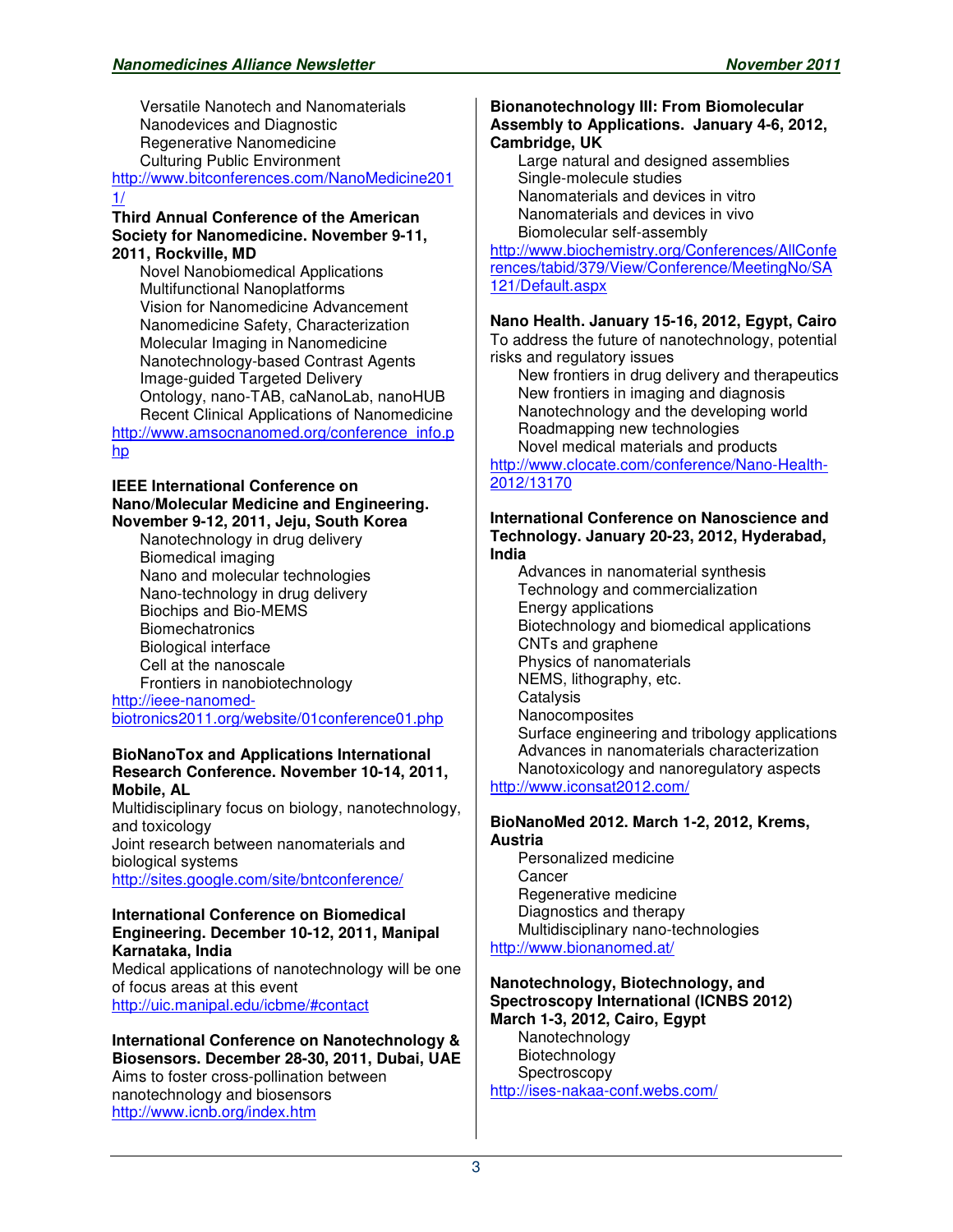## **EEE International Conference on Nano/Micro Engineered and Molecular Systems March 5-8, 2012, Kyoto, Japan**

**Nanophotonics Nanomaterials** Carbon nanotube based devices and systems Nanoscale robotics, assembly, automation Molecular sensors, actuators, and systems MEMS/NEMS and molecular sensors Microfluidics and nanofluidics Micro and nano heat transfer Nanobiology, bio-informatics, nanomedicine Micro and nano fabrication Micro/nano sensors and actuators Micro/nanoelectromechanical systems http://www.ieee-

nems.org/2012/general\_info/introduction/

## **NANO 2012 March 12-14, 2012, Omaha, NE**

Nanomaterials **Nanoparticles** Nanotech biomarker detection Applications of nanotechnology Drug delivery Antimicrobial activity of metals Nanotechnology Nano-arrays for cancer **Nanomedicine** Nano-sensors Nano-electronics Nano-devices

http://www.omicsonline.org/nano2012/

### **The Joint European Summit for Clinical Nanomedicine 2012 (CLINAM 2012). May 7-9, 2012, Basel, Switzerland**

Clinical trials for nanomedicines Regulation, toxicology, ethics, sustainability Transition from research to industrial products Strategic instruments in nanomedicines http://www.clinam.org/conference.html

## **77th Prague Meetings on Macromolecules: Polymers in Medicine. July 8-12, 2012, Prague, Czech Republic**

Polymers for Nanomedicine Stimuli responsive polymers Polymers for Advanced Drug Delivery Polymers for Biomedical Applications Biomaterials for Tissue Engineering http://www.imc.cas.cz/sympo/pmm2012/

## **European Congress of Molecular Spectroscopy**

**August 26-31, 2012, Cluj-Napoca, Romania**  Spectroscopic methods and techniques Computational and theoretical approaches Structure and dynamics of molecular systems http://www.nanowerk.com/nanotechnologyevent.php?eventid=3484

# **REFERENCE SECTION**

# **Nanobio- and Nanomedicine Companies**

Listed alphabetically: http://www.nanowerk.com/nanotechnology/nano material/nanobiomedicine\_a.php

## **Nano Organizations**

National Center for Toxicological Research (NCTR): http://www.fda.gov/AboutFDA/CentersOf fices/NCTR/default.htm National Nanotechnology Initiative (NNI): http://www.nano.gov/ Nano Science and Technology Consortium (NSTC): http://www.nstc.in/ Nano Science and Technology Institute (NSTI): http://www.nsti.org/ The Nanotechnology Institute (NTI): http://nanotechinstitute.org/

## **Nano Journals**

American Chemical Society -- Nano Letters: http://pubs.acs.org/journal/nalefd Institute of Physics – Nanotechnology: http://iopscience.iop.org/0957-4484/ Journal of Nanoscience and Nanotechnology: http://www.aspbs.com/jnn/ NanoTrends - A Journal of Nanotechnology and its Applications: http://www.nstc.in/journal/default.aspx BCC Research -- Nanotechnology Reports: http://www.bccresearch.com/index/categ ory/code/nanotechnology Nanomedicine: Nanotechnology, Biology, and Medicine: http://www.nanomedjournal.com/home Nanomedicine: http://www.futuremedicine.com/page/ab out.jsp Nature Nanotechnology: http://www.nature.com/nnano/focus/high